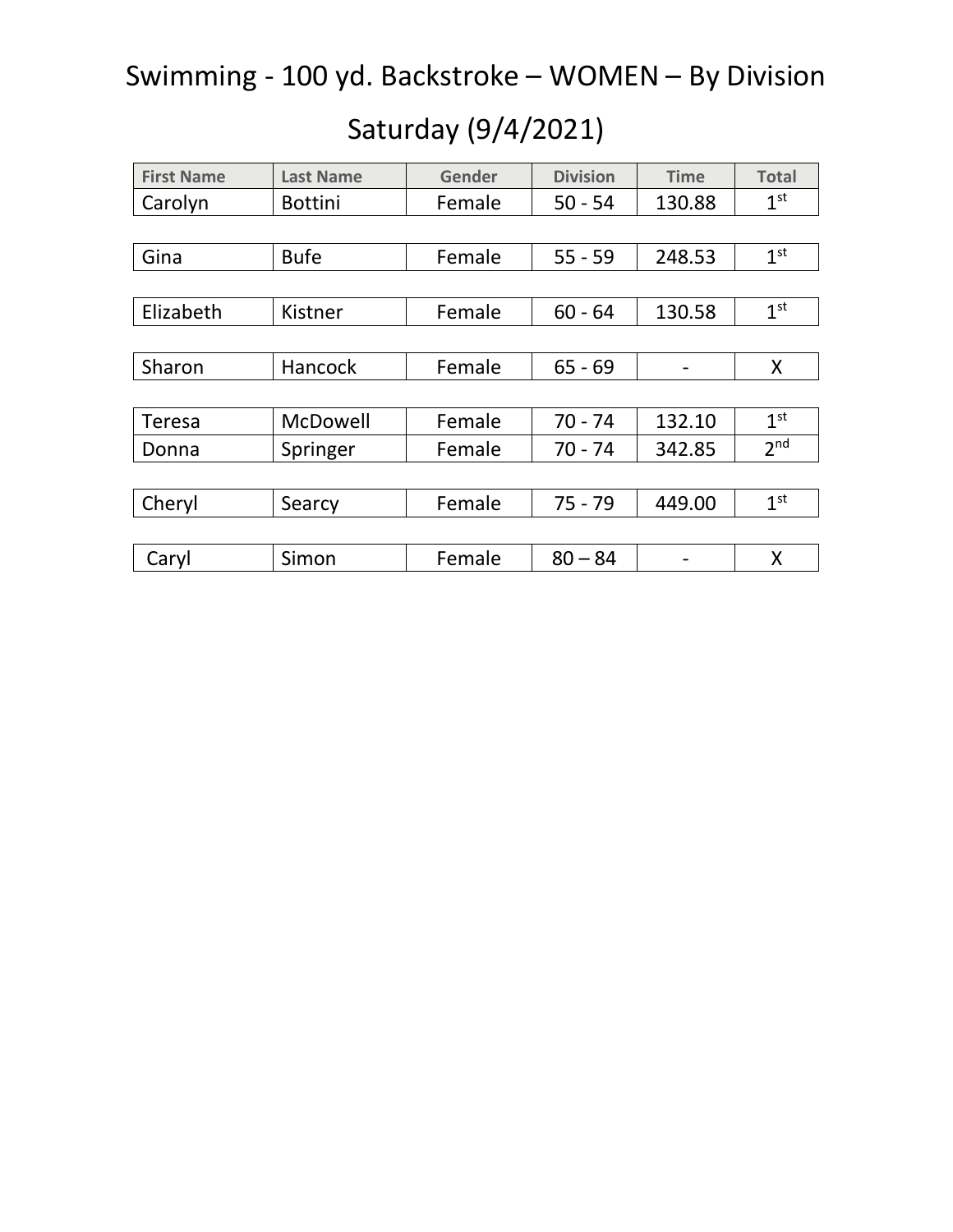### Saturday (9/4/2021)

| <b>First Name</b> | <b>Last Name</b>             | <b>Gender</b> | <b>Division</b> | <b>Time</b> | <b>Total</b>              |
|-------------------|------------------------------|---------------|-----------------|-------------|---------------------------|
| Chris             | <b>Sheets</b>                | Male          | $60 - 64$       | 122.59      | 1 <sup>st</sup>           |
| Arthur            | Hogg                         | Male          | $60 - 64$       | 204.16      | 2 <sup>nd</sup>           |
|                   |                              |               |                 |             |                           |
| Steven            | <b>Hancock</b>               | Male          | $65 - 69$       |             | X                         |
|                   |                              |               |                 |             |                           |
| Ted               | <i><u><b>Iverson</b></u></i> | Male          | $70 - 74$       | 127.50      | 1 <sup>st</sup>           |
|                   |                              |               |                 |             |                           |
| Charles           | Shedd                        | Male          | $75 - 79$       |             | X                         |
| Laurence          | Walker                       | Male          | $75 - 79$       | 129.16      | 1 <sup>st</sup>           |
| Daniel            | Limbaugh                     | Male          | $75 - 79$       | 204.23      | 2 <sup>nd</sup>           |
|                   |                              |               |                 |             |                           |
| Caryl             | Simon                        | Male          | $80 - 84$       |             | X                         |
|                   |                              |               |                 |             |                           |
| AI                | Coxon                        | Male          | $85 - 89$       | 157.69      | 1 <sup>st</sup>           |
|                   |                              |               |                 |             |                           |
| <b>Thomas</b>     | Maine                        | Male          | $95 - 99$       | 256.03      | $\ast$<br>1 <sup>st</sup> |

### **\* - New St. Louis Record**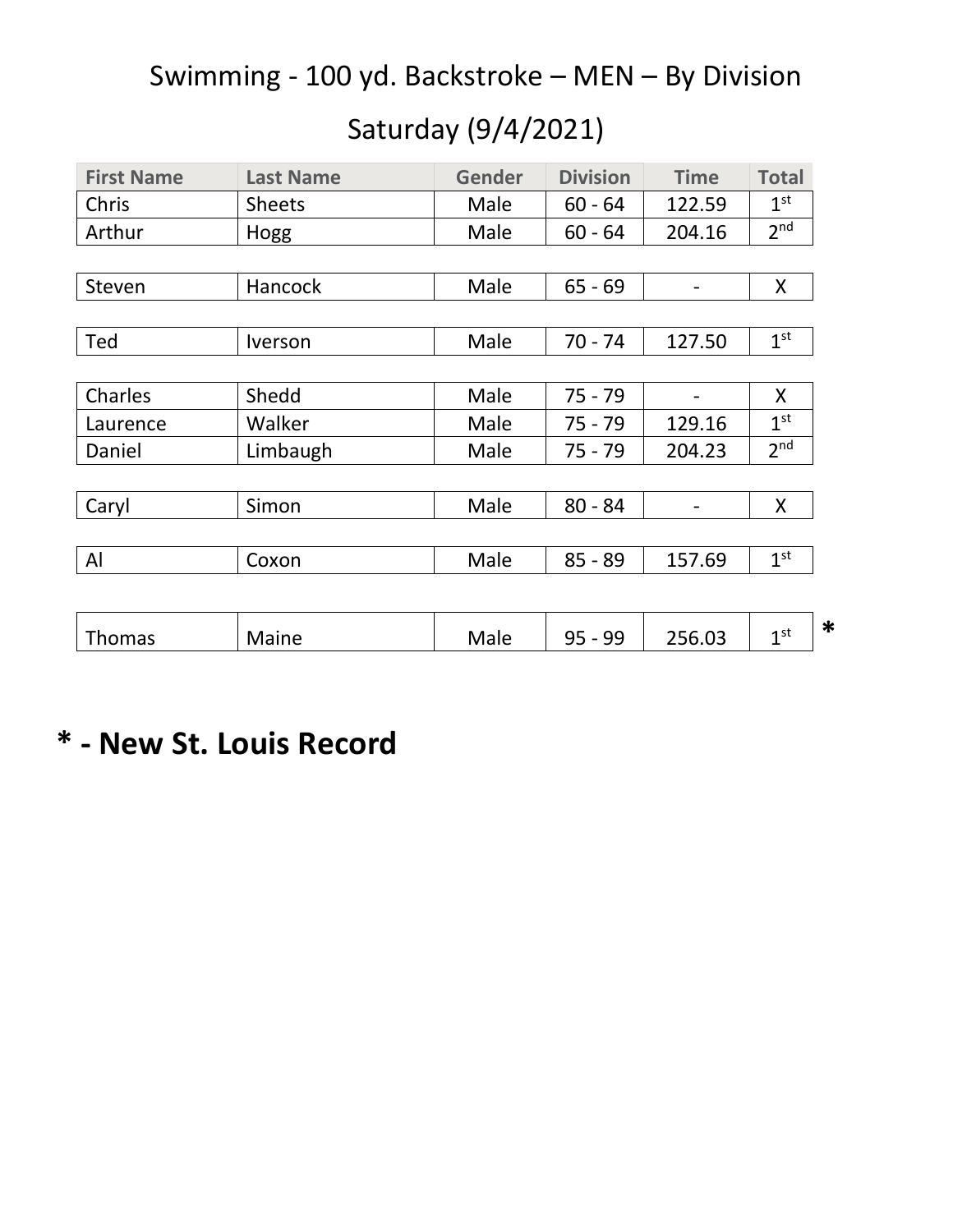## Swimming - 100 yd. Breaststroke – By Gender - By Division

| <b>First Name</b> | <b>Last Name</b> | Gender | <b>Division</b> | <b>Time</b> | <b>Total</b>    |
|-------------------|------------------|--------|-----------------|-------------|-----------------|
| Carolyn           | <b>Bottini</b>   | Female | $50 - 54$       | 146.58      | 1 <sup>st</sup> |
|                   |                  |        |                 |             |                 |
| Gina              | <b>Bufe</b>      | Female | $55 - 59$       | 242.78      | 1 <sup>st</sup> |
|                   |                  |        |                 |             |                 |
| Kathy             | Hodgson          | Female | $65 - 69$       | 232.25      | 1 <sup>st</sup> |
|                   |                  |        |                 |             |                 |
| Doug              | Whitlock         | Male   | $50 - 54$       | 139.90      | 1 <sup>st</sup> |
|                   |                  |        |                 |             |                 |
| Curt              | Gilker           | Male   | $55 - 59$       | 129.39      | 1 <sup>st</sup> |
|                   |                  |        |                 |             |                 |
| Arthur            | Hogg             | Male   | $60 - 64$       | 211.43      | 1 <sup>st</sup> |
|                   |                  |        |                 |             |                 |
| Keith             | Loving           | Male   | $65 - 69$       | 134.68      | 1 <sup>st</sup> |
| <b>Terry</b>      | Sova             | Male   | $65 - 69$       |             | X               |
| <b>Terry</b>      | Sova             | Male   | $65 - 69$       |             | X               |
|                   |                  |        |                 |             |                 |
| Dan               | Limbaugh         | Male   | $75 - 79$       | 216.78      | 1 <sup>st</sup> |
| Robert            | <b>Barklage</b>  | Male   | $75 - 79$       | 251.00      | 2 <sup>nd</sup> |
| Charles           | Shedd            | Male   | 75 - 79         |             | X               |
|                   |                  |        |                 |             |                 |
| Caryl             | Simon            | Male   | $80 - 84$       |             | X               |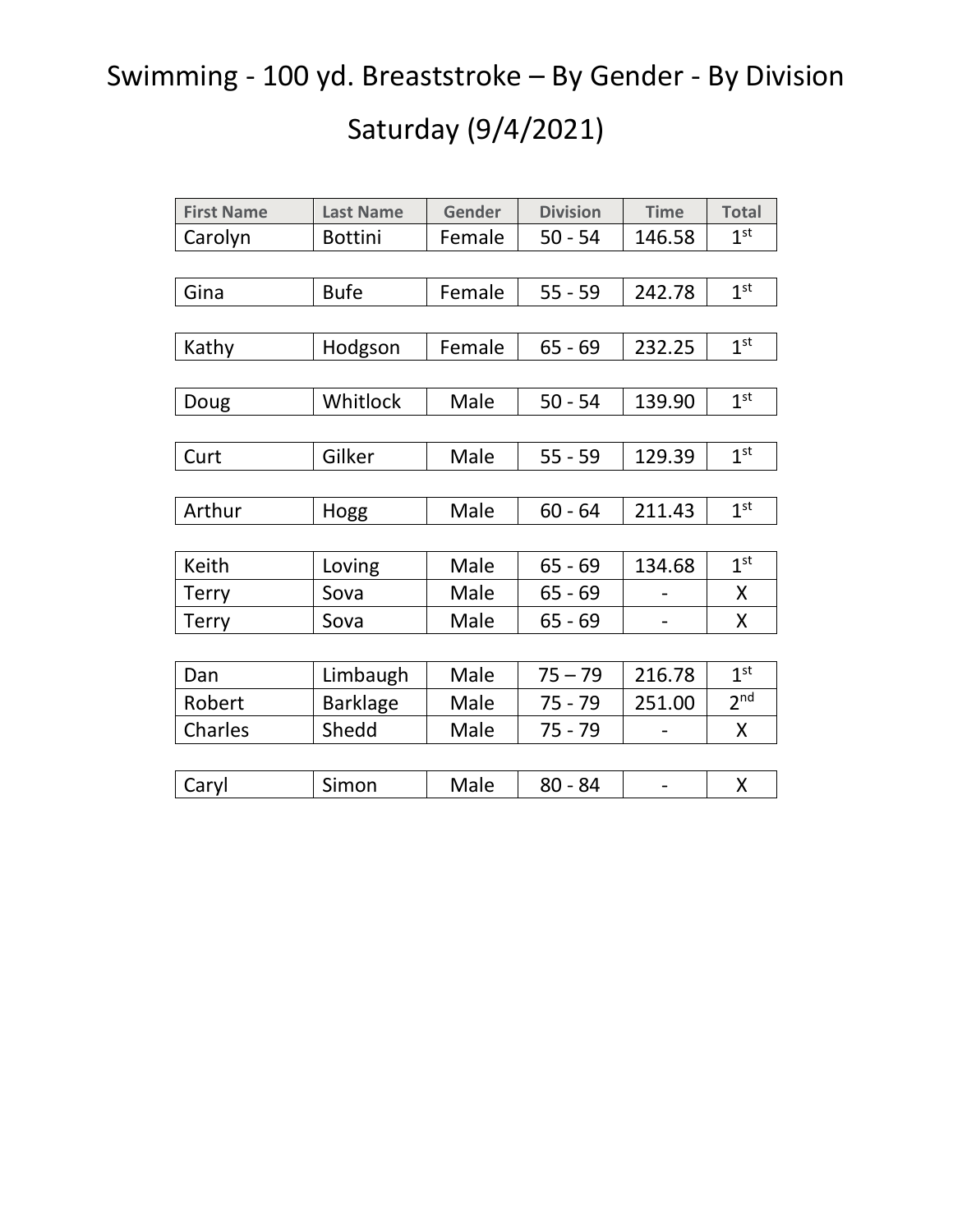# Swimming - 100 yd. Butterfly – By Gender - By Division Sunday (9/5/2021)

| <b>First Name</b> | <b>Last Name</b>      | Gender           | <b>Division</b> | <b>Time</b> | <b>Total</b>    |
|-------------------|-----------------------|------------------|-----------------|-------------|-----------------|
| Karen             | Bandendistal   Female |                  | l 55 – 59       | 146.16      | 1 <sup>st</sup> |
|                   |                       |                  |                 |             |                 |
| Teresa            | McDowell              | Female   70 - 74 |                 | 149.57      | 1 <sup>st</sup> |
|                   |                       |                  |                 |             |                 |
| Lawrence          | Doerr                 | Male             | $65 - 69$       | 129.22      | 1 <sup>st</sup> |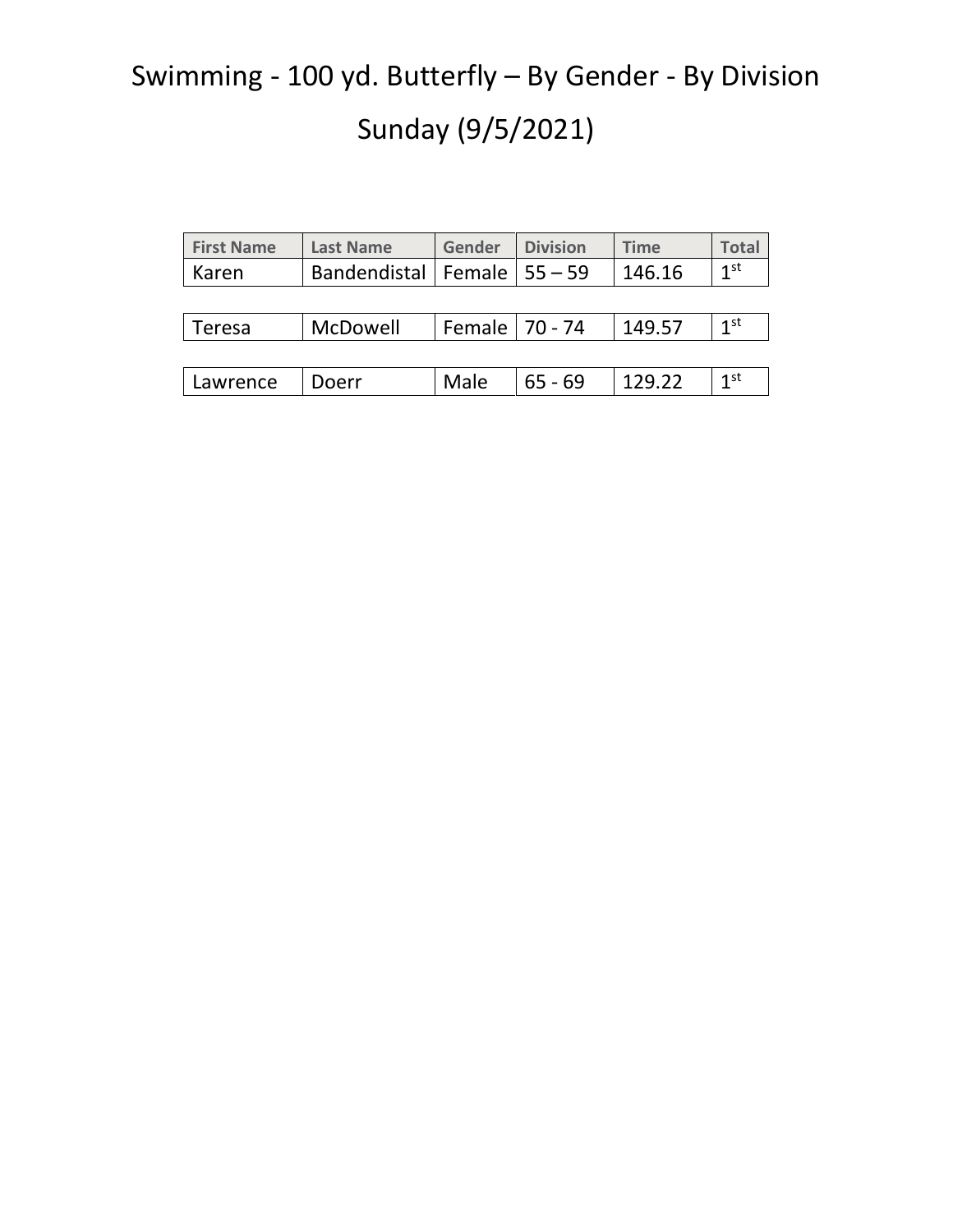### Swimming - 100 yd. Freestyle – WOMEN - By Division

| Sunday (9/5/2021) |  |  |
|-------------------|--|--|
|-------------------|--|--|

| <b>First Name</b> | Last Name           | Gender | <b>Division</b> | Time   | Total           |
|-------------------|---------------------|--------|-----------------|--------|-----------------|
| Carolyn           | <b>Bottini</b>      | Female | $50 - 54$       | 119.51 | 1 <sup>st</sup> |
|                   |                     |        |                 |        |                 |
| Karen             | <b>Bandendistal</b> | Female | $55 - 59$       | 135.78 | 1 <sup>st</sup> |
| Jamie             | Hamilton            | Female | $55 - 59$       | 145.48 | 2 <sub>nd</sub> |
| Gina              | <b>Bufe</b>         | Female | $55 - 59$       | 244.86 | 3 <sup>rd</sup> |
|                   |                     |        |                 |        |                 |
| Elizabeth         | Kistner             | Female | $60 - 64$       | 122.92 | 1 <sup>st</sup> |
| Alexandra         | Carr                | Female | $60 - 64$       | 127.10 | 2 <sup>nd</sup> |
| Laura             | Kaiser              | Female | $60 - 64$       | 148.50 | 3 <sup>rd</sup> |
|                   |                     |        |                 |        |                 |
| Sharon            | Hancock             | Female | $65 - 69$       | 140.53 | 1 <sup>st</sup> |
|                   |                     |        |                 |        |                 |
| <b>Teresa</b>     | McDowell            | Female | $70 - 74$       | 126.10 | 1 <sup>st</sup> |
| Donna             | Springer            | Female | $70 - 74$       | 335.10 | 2 <sub>nd</sub> |
|                   |                     |        |                 |        |                 |
| Janet             | Wilson              | Female | 75 - 79         | 230.25 | 1 <sup>st</sup> |
| Cheryl            | Searcy              | Female | $75 - 79$       | 415.34 | 2 <sup>nd</sup> |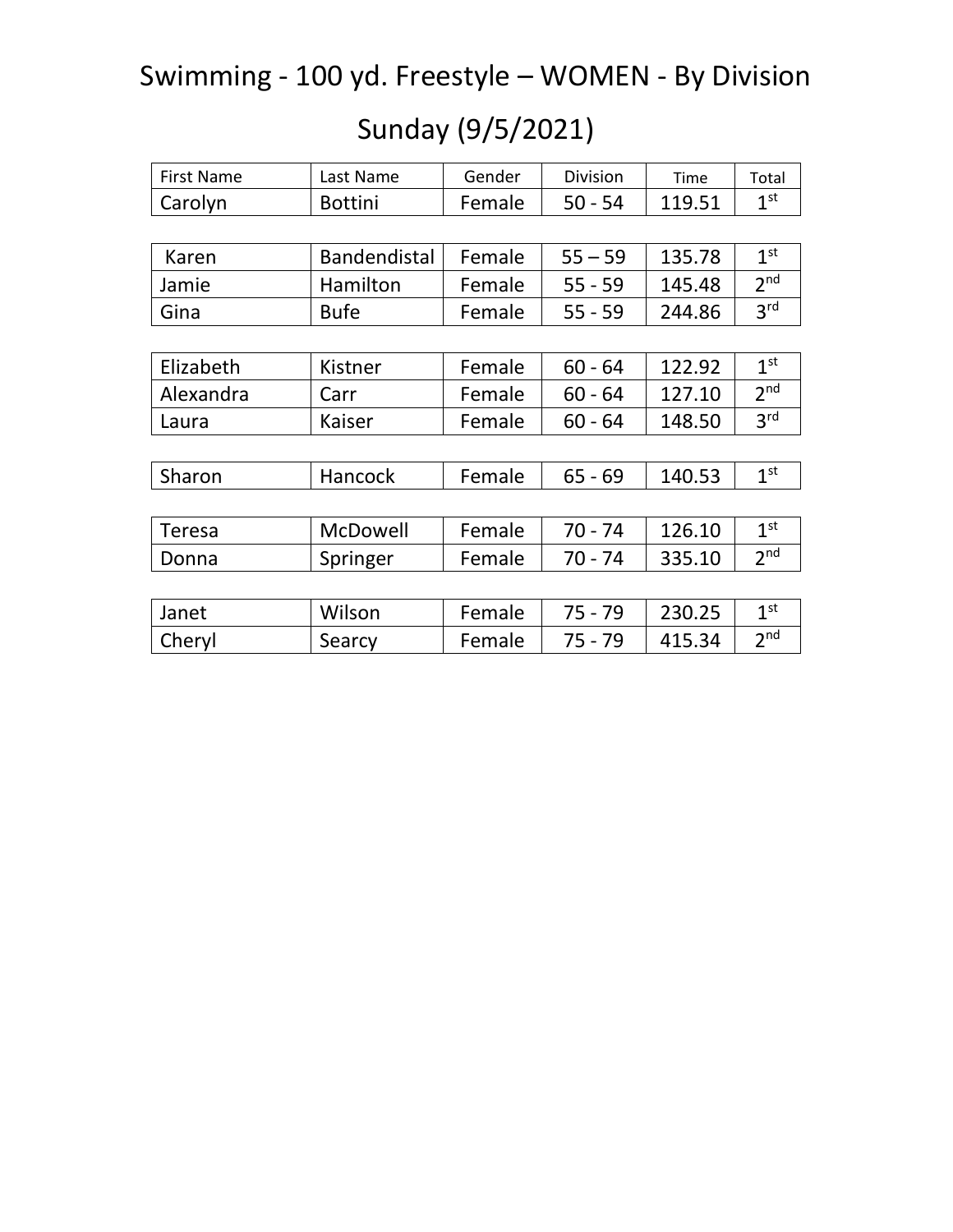### Swimming - 100 yd. Freestyle – MEN - By Division

### Sunday (9/5/2021)

| <b>First Name</b> | <b>Last Name</b> | Gender | <b>Division</b> | <b>Time</b> | <b>Total</b>    |
|-------------------|------------------|--------|-----------------|-------------|-----------------|
| Curt              | Gilker           | Male   | $55 - 59$       | 116.40      | 1 <sup>st</sup> |
|                   |                  |        |                 |             |                 |
|                   |                  |        |                 |             |                 |
| Arthur            | Hogg             | Male   | $60 - 64$       | 122.78      | 1 <sup>st</sup> |
| Chris             | <b>Sheets</b>    | Male   | $60 - 64$       |             | X               |
|                   |                  |        |                 |             |                 |
| Jeffrey           | Johnson          | Male   | $65 - 69$       | 101.42      | 1 <sup>st</sup> |
| Steven            | Hancock          | Male   | $65 - 69$       | 101.72      | 2 <sup>nd</sup> |
| Rob               | Hoffman          | Male   | $65 - 69$       | 124.71      | 3 <sup>rd</sup> |
| Lawrence          | Doerr            | Male   | $65 - 69$       |             | X               |
|                   |                  |        |                 |             |                 |
| Ted               | Iverson          | Male   | $70 - 74$       | 108.83      | 1 <sup>st</sup> |
|                   |                  |        |                 |             |                 |
| Laurence          | Walker           | Male   | $75 - 79$       | 114.56      | 1 <sup>st</sup> |
| Charles           | Shedd            | Male   | $75 - 79$       |             | X               |
|                   |                  |        |                 |             |                 |
| Alan              | Raymond          | Male   | $80 - 84$       | 409.22      | 1 <sup>st</sup> |
| Caryl             | Simon            | Male   | $80 - 84$       |             | X               |
|                   |                  |        |                 |             |                 |
| AI                | Coxon            | Male   | $85 - 89$       | 141.27      | 1 <sup>st</sup> |
|                   |                  |        |                 |             |                 |
| #                 |                  | Male   | ?               | 124.53      | 2 <sub>nd</sub> |
| $\#$              |                  | Male   | ?               | 135.87      | 2 <sup>nd</sup> |

# - Late entries. Times were recorded, but names were not recorded on timer's sheet.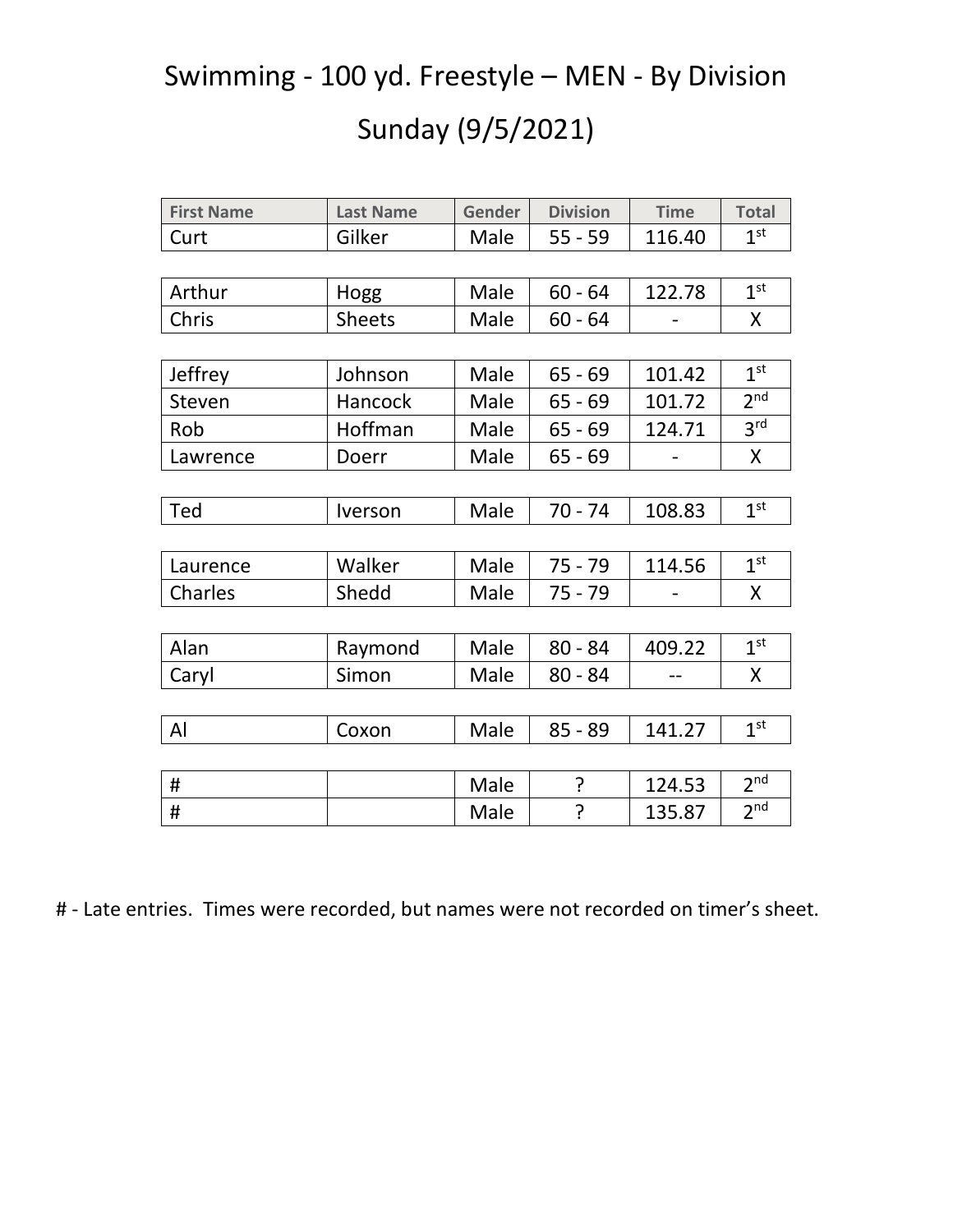Swimming - 100 yd. Individual Medley – WOMEN - By Division

| <b>First Name</b> | <b>Last Name</b> | Gender | <b>Division</b> | <b>Time</b> | <b>Total</b>    |
|-------------------|------------------|--------|-----------------|-------------|-----------------|
| Jamie             | Hamilton         | Female | $55 - 59$       | 202.17      | 1 <sup>st</sup> |
|                   |                  |        |                 |             |                 |
| <b>Diane</b>      | Handler          | Female | $60 - 64$       | 143.23      | 1 <sup>st</sup> |
| Alexandra         | Carr             | Female | $60 - 64$       | 144.05      | 2 <sub>nd</sub> |
| Elizabeth         | Kistner          | Female | $60 - 64$       |             | X               |
|                   |                  |        |                 |             |                 |
| Sharon            | Hancock          | Female | $65 - 69$       |             | X               |
|                   |                  |        |                 |             |                 |
| Teresa            | McDowell         | Female | $70 - 74$       | 139.50      | 1 <sup>st</sup> |
| Donna             | Springer         | Female | $70 - 74$       | 415.13      | 2 <sub>nd</sub> |
|                   |                  |        |                 |             |                 |
| Caryl             | Simon            | Female | $80 - 84$       |             | X               |
|                   |                  |        |                 |             |                 |